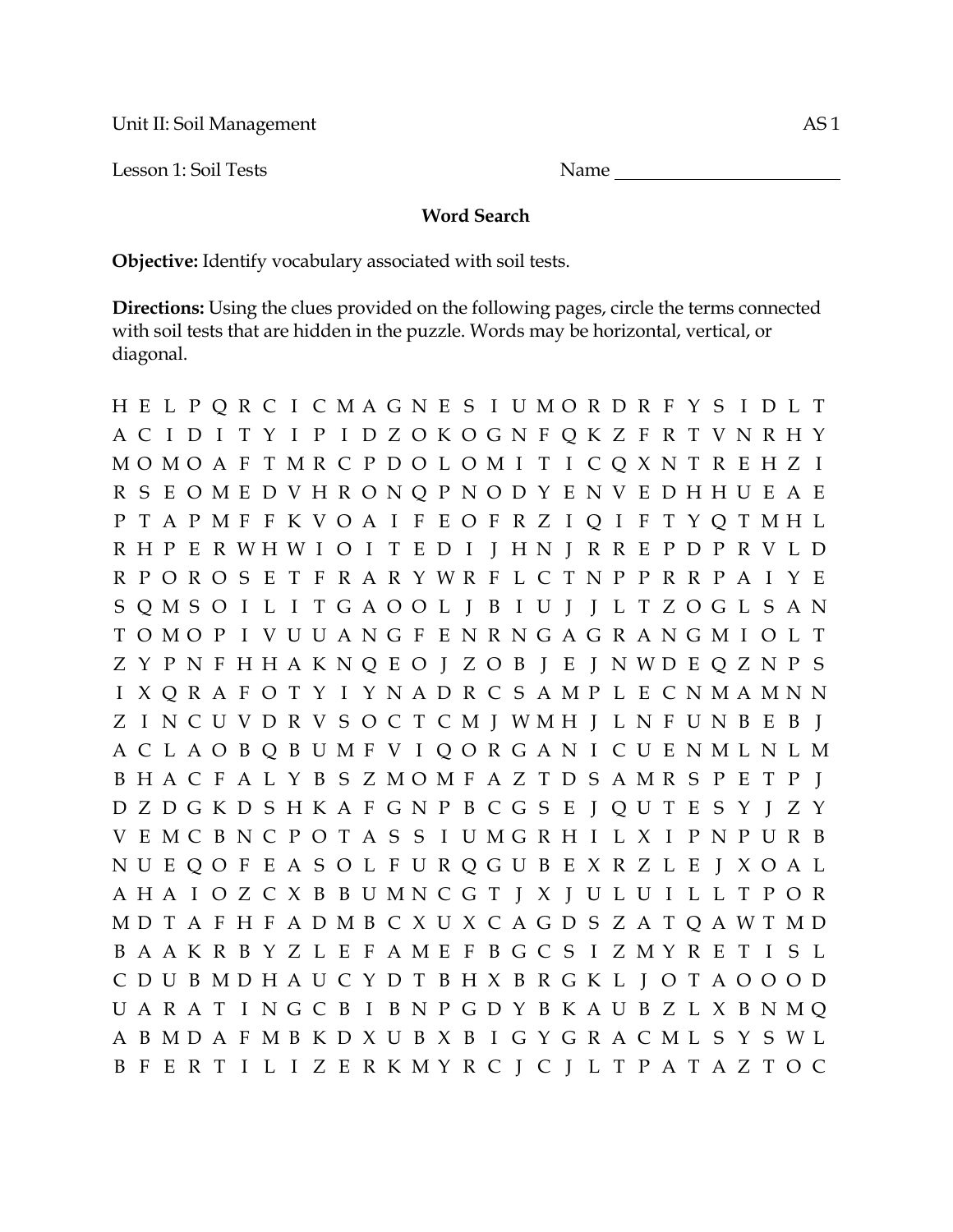## **Clues:**

|      | 1. Effective neutralizing material is used to calculate the amount of _________ needed.                                                                        |
|------|----------------------------------------------------------------------------------------------------------------------------------------------------------------|
| 2.   | Positively charged nutrients; calcium, magnesium, potassium, hydrogen                                                                                          |
|      |                                                                                                                                                                |
| 4.   | Abbreviation for effective neutralizing material                                                                                                               |
|      | 5. <b>IMELGINE</b> Limestone may be applied when both lime and magnesium are needed.                                                                           |
|      | 6. Zinc, manganese, iron, and copper                                                                                                                           |
|      | 7. The way the soil ___________ is taken may influence the results of the test.                                                                                |
| 8.   | Proper pH levels provide a good environment for soil _________.                                                                                                |
| 9. K |                                                                                                                                                                |
|      | 10. Decayed plant material; _________ matter                                                                                                                   |
|      | 11. The amount of nitrogen added is determined in part by the soil ________.                                                                                   |
|      | 12. The fertilizer recommendation is designed to provide recommendations for the<br>nutrients needed to meet yield goals and improve soil _________ over time. |
|      | 13. pH indicates the ______________ of the soil                                                                                                                |
|      | 14. Zn                                                                                                                                                         |
|      | 15. A section under Nutrient Requirements; cropping ____________________________                                                                               |
|      | 16. Phosphorus and potassium are added in the ___________ mix.                                                                                                 |